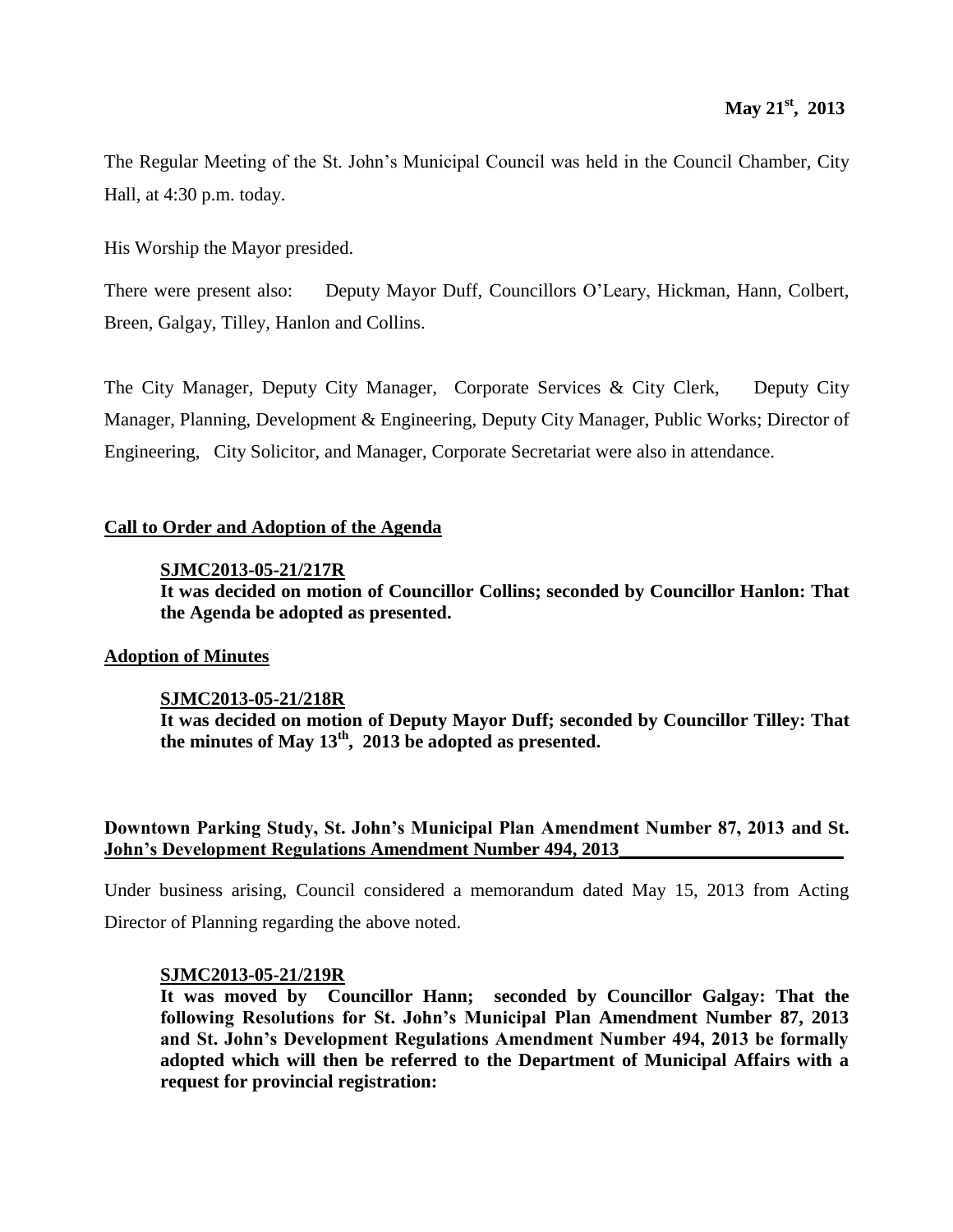### **RESOLUTION ST. JOHN'S MUNICIPAL PLAN AMENDMENT NUMBER 87, 2013**

**WHEREAS** the City of St. John's wishes to implement the recommendations of the St. John's Downtown Parking Study that has been adopted by the City.

**BE IT THEREFORE RESOLVED** that the City of St. John's hereby adopts the following text and map amendments to the St. John's Municipal Plan in accordance with the provisions of the Urban and Rural Planning Act:

- 1. Repeal subsections (3) and (4) in Part III, Section 3.3.4 "Building Height and Area" in the Commercial Downtown Land Use District.
- 2. Repeal Part IV, Section 2.2.10 ("Parking Downtown Parking Exempt Area").
- 3. Repeal Map IV 2 "Parking Exempt Areas".

**BE IT FURTHER RESOLVED** that the City of St. John's requests the Minister of Municipal Affairs to register the proposed amendment in accordance with the requirements of the Urban and Rural Planning Act, 2000.

**IN WITNESS THEREOF** the Seal of the City of St. John's has been hereunto affixed and this Resolution has been signed by the Mayor and the City Clerk on behalf of Council this  $21<sup>st</sup>$  day of May, 2013.

**Mayor**

**City Clerk**

I hereby certify that this Amendment has been prepared in accordance with the Urban and Rural Planning Act, 2000.

 $\mathcal{L}_\text{max}$  , and the contract of the contract of the contract of the contract of the contract of the contract of the contract of the contract of the contract of the contract of the contract of the contract of the contr **MCIP** 

**Provincial Registration**

**\_\_\_\_\_\_\_\_\_\_\_\_\_\_\_\_\_\_\_\_\_\_\_\_\_\_\_\_\_\_**

**\_\_\_\_\_\_\_\_\_\_\_\_\_\_\_\_\_\_\_\_\_\_\_\_\_\_\_\_\_\_**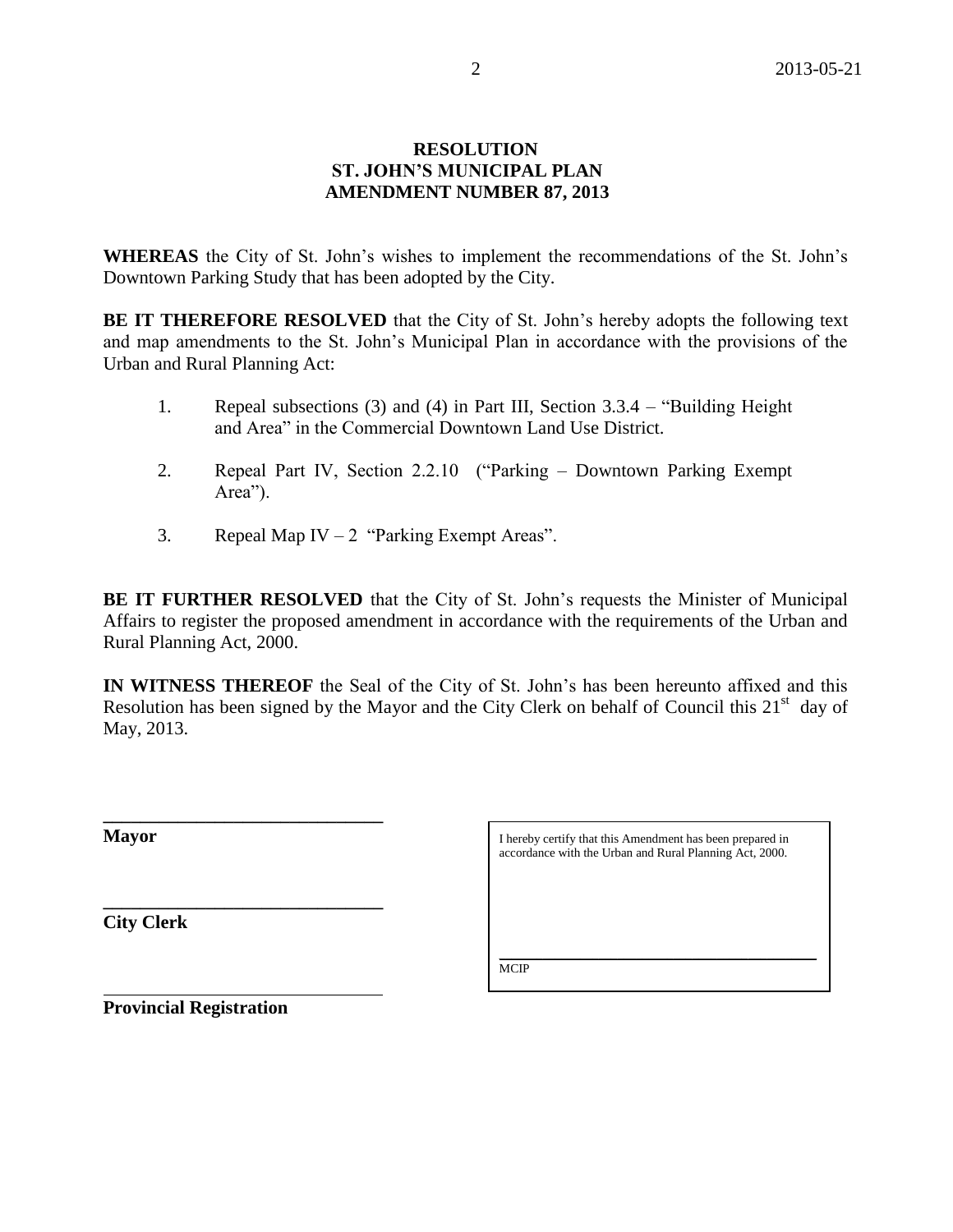### **RESOLUTION ST. JOHN'S DEVELOPMENT REGULATIONS AMENDMENT NUMBER 494, 2013**

**WHEREAS** the City of St. John's wishes to implement the recommendations of the St. John's Downtown Parking Study that has been adopted by the City.

**BE IT THEREFORE RESOLVED** that the City of St. John's hereby adopts the following text and map amendments to the St. John's Development Regulations in accordance with the provisions of the Urban and Rural Planning Act:

- 1. Repeal Map D in Section 3 "Parking Exempt Areas".
- 2. Add a new map in Section 3 to be entitled "Map D Area Subject to the Downtown Parking Standard".
- 3. Repeal Section 7.13 ("Parking Lot") and replace with the following new Section 7.13 to read as follows:

### "**7.13 PARKING LOT/INTERIM PARKING LOT**

- 7.13.1 Parking Lots are subject to the following requirements:
- (a) the parking area shall be on a Lot having an area of not more than 0.5 ha;
- (b) the owner of the Parking Lot shall submit to Council an acceptable development plan including the following:
	- (i) number and location of parking spaces;
	- (ii) ingress and egress of Parking Lot;
	- (iii) area to be landscaped and screened and type of landscaping to be used;
	- (iv) profiles of same site plan showing grade elevations of parking area to the satisfaction of Council;
- (c) an agreement between the owner of the land and the City, including an approved development plan, shall be registered in the Registry of Deeds of Newfoundland restricting the use of such land to parking.
- 7.13.2 In the area subject to the Downtown Parking Standard, as described on Map D, Section 3, Council may permit Interim Parking Lots to which the following shall apply:
- (a) Council may, in relation to an application for an Interim Parking Lot, relax or waive, to such extent as may be recommended by the Director of Engineering following review of the application, the minimum standards or requirements that apply to permanent Parking Lots and Parking Areas under these Regulations.
- (b) The initial period of time for which an Interim Parking Lot may be permitted shall not exceed three (3) years. Upon application, Council, on the recommendation of the Director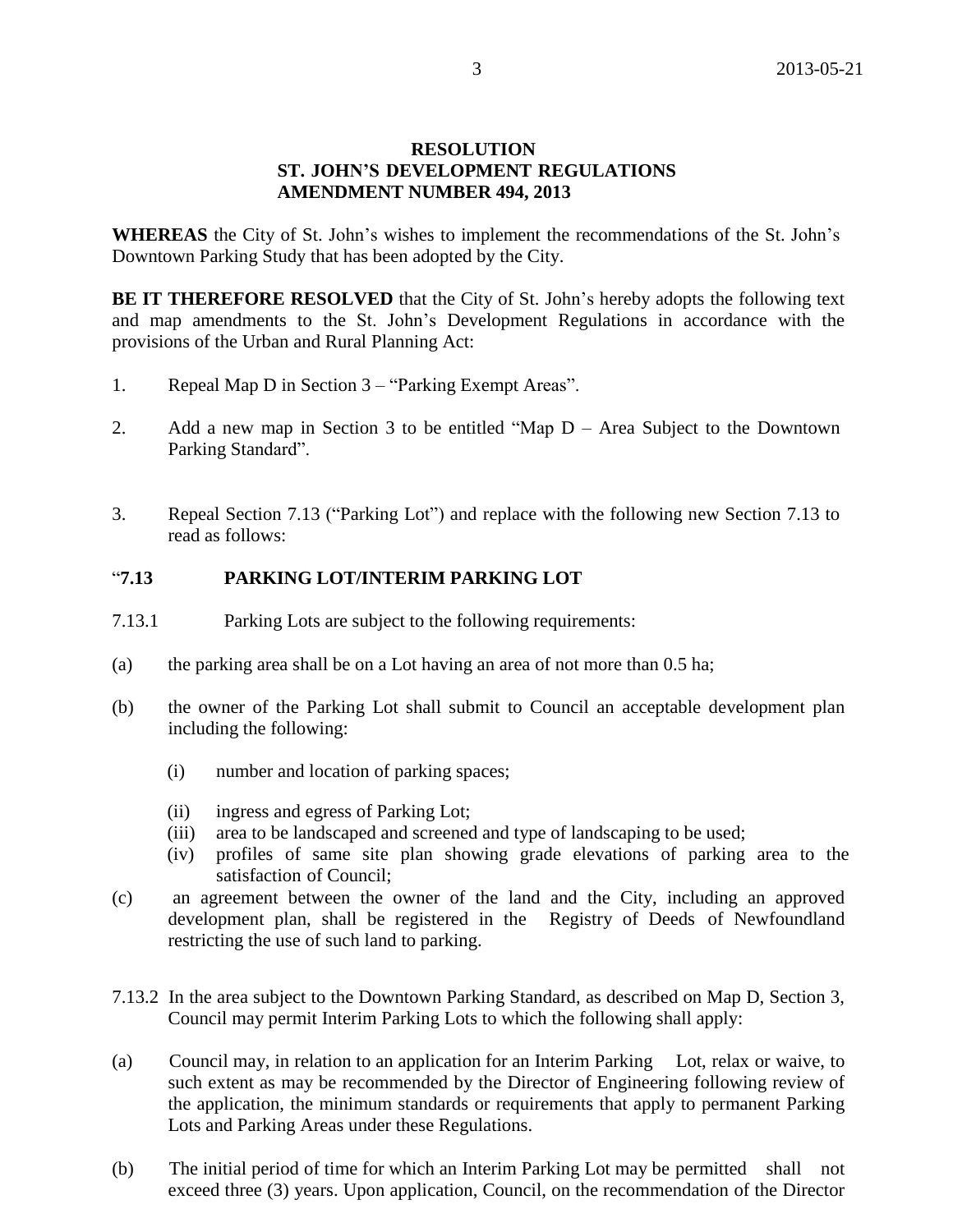of Engineering, may permit an extension of the initial period for a further period of not more than two (2) years.

- (c) Immediately on expiration of the period, including any permitted extension, during which an Interim Parking Lot is permitted, an Interim Parking Lot shall lose its designation as such and shall cease to be used for the parking of motor vehicles.
- 4. Repeal Section 9.1.2(1) "Parking Relief" and replace it with the following new section:

" $9.1.2(1)$  Parking Relief

Except in the area which is subject to the Downtown Parking Standard, as described on Map D, Section 3, Council may relieve an applicant of all or part of the parking required under Section 9.1.1, provided that the applicant is able to show that because of the particular characteristics of the Development that the actual parking requirements within the foreseeable future are expected to be lower than those required by the City standard."

- 5. Repeal Section 9.1.2(2) "Parking Exempt Area" and replace with a new section to read as follows:
- "9.1.2(2) Downtown Parking Standard Non-Residential/Residential
- (I) Non-Residential Parking Standard
	- (i) For new Developments involving commercial, retail, office, institutional and all other forms of non-residential Development, excepting Hotels, in the area subject to the Downtown Parking Standard as described on Map D, Section 3, the on-site, off-street parking requirement shall be as follows:
		- (a) For Lots with a Lot Area greater than 350 square metres and less than 2500 square metres, one (1) on-site, off-street parking space for every 100 square metres of Net Floor Area of any new building or construction pertaining to non-residential Development on the Lot;
		- (b) For Lots with a Lot Area from 2500 square metres to 4000 square metres, inclusive, one (1) on-site, off-street parking space for every 75 square metres of Net Floor Area of any new building or construction pertaining to non-residential Development on the Lot;
		- (c) For Lots with a Lot Area greater than 4000 square metres, one (1) on-site, off-Street parking space for every 60 square metres of Net Floor Area of any new building or construction pertaining to nonresidential Development on the Lot.
	- (ii) For new Hotels constructed or developed on Lots in the area subject to the Downtown Parking Standard as described on Map D, Section 3, the onsite, off-street parking requirement shall be one (1) parking space for every four (4) guest sleeping rooms, in addition to one (1) parking space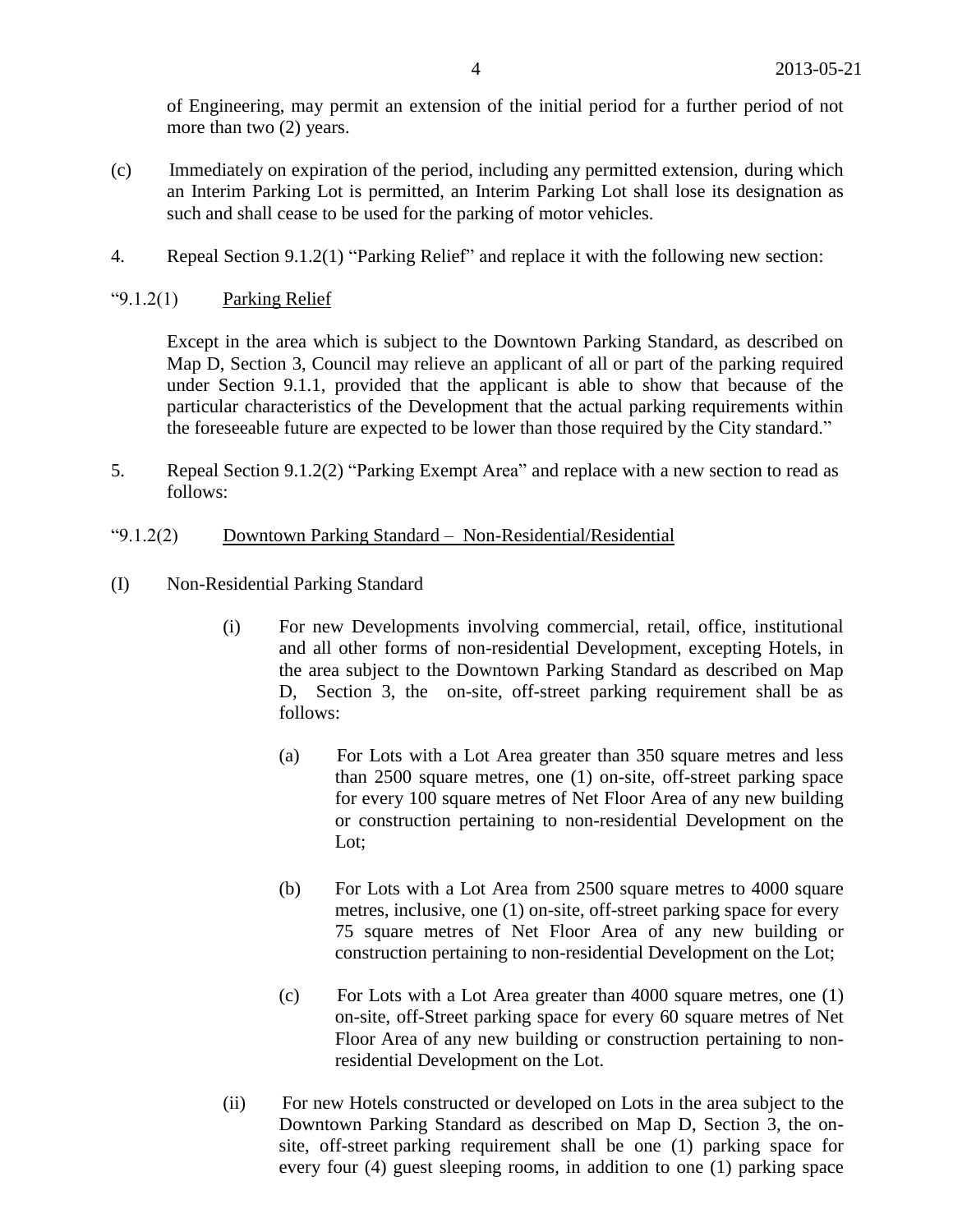for every seven (7) square metres of banquet/seminar/conference/meeting space.

- (iii) (a) Notwithstanding ss.  $9.1.2(2)$  (I)(i) and (ii), where an existing nonresidential Development was constructed further to an Approval issued prior to the coming into force of the Downtown Parking Standard which Approval permitted a lesser parking requirement than stipulated by ss.  $9.1.2(2)(I)(i)$  and (ii), then the parking requirement for the said non- residential Development shall, except as s. 9.1.2(2) may otherwise, from time to time, apply, remain as established pursuant to the said Approval.
	- (b) Notwithstanding ss.  $9.1.2(I)(i)$  and (ii), where yet to be constructed non-residential Development is the subject of a valid, unexpired Approval- in-Principle issued prior to the coming into force of the Downtown Parking Standard which Approval-in-Principle contemplates a lesser parking requirement than that stipulated by ss.  $9.1.2(2)(I)(i)$  and (ii), then the parking requirement for the said proposed non-residential Development shall, except as s. 9.1.2(2) may otherwise, from time to time, apply, be as established pursuant to such final Approval as may be forthcoming in relation to the said Approval-in-Principle. Where final Approval is not sought or is not forthcoming prior to the lapse or expiry of the Approval-in-Principle, then the applicable Downtown Parking Standard as set forth in s. 9.1.2(2) shall apply to any Development or re Development of the property.
- (II) Residential Parking Standard
	- (i) For new residential Developments in the area subject to the Downtown Parking Standard, as described in Map D, Section 3, excepting only residential Development on Water Street and Duckworth Street, on-site, off-street parking shall be required at the rate of one (1) on-site, off-street parking space per Dwelling Unit.
	- (ii) (a) Notwithstanding ss.  $9.1.2(II)(i)$ , where an existing residential Development was constructed further to an Approval issued prior to the coming into force of the Downtown Parking Standard which Approval permitted a lesser parking requirement for the said residential Development, then the parking requirement for the said residential Development shall, except as s. 9.1.2(2) may otherwise, from time to time, apply, remain as established pursuant to the said Approval.
		- (b) Notwithstanding ss. 9.1.2(II)(i), where yet to be constructed residential Development is the subject of a valid, unexpired Approval-in-Principle issued prior to the coming into force of the Downtown Parking Standard which Approval-in-Principle contemplates a lesser parking requirement than that stipulated by ss. 9.1.2(II)(i), then the parking requirement for the said proposed residential Development shall, except as s. 9.1.2(2) may otherwise,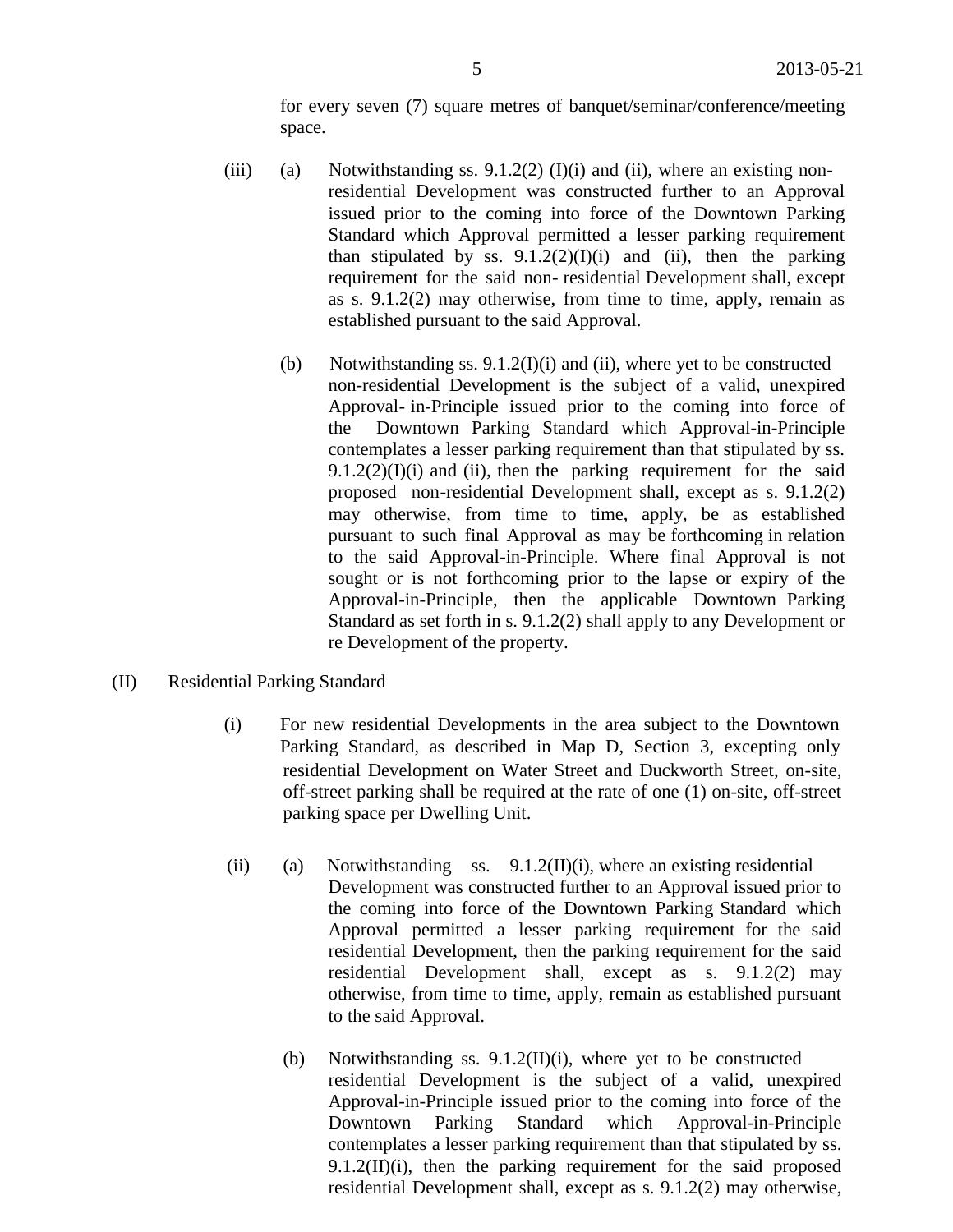from time to time, apply, be as established pursuant to such final Approval as may be forthcoming in relating to the said Approval-in- Principle. Where final Approval is not sought or is not forthcoming prior to the lapse or expiry of the Approval-in-Principle, then the applicable Downtown Parking Standard as set forth in s. 9.1.2(2) shall apply to any Development or re-Development of the property.

(iii) No parking spaces are required for new residential Developments or renovations on Lots on Water Street or Duckworth Street containing up to five (5) Dwelling Units. One (1) on-site, off-street parking space shall be required for each Dwelling Unit exceeding five (5).

### (III) Other

- (i) Where any building or construction pertaining to non-residential and/or residential Development in the area subject to the Downtown Parking Standard to which the Non-Residential Parking Standard or the Residential Parking Standard as set forth in s 9.2.1.2(2) does not apply is demolished or removed from the Lot on which it is situated, then any new Development that replaces the same shall, in its entirety, be subject to the applicable Downtown Parking Standard as determined pursuant to s.  $9.1.2(2)(I)(i)$  or (ii) or s. $9.1.2(2)(II)(i)$  or (iii) as the case may be.
- (ii) Excepting only s. 9.1.2(2)(II)(iii), neither the Residential nor the Non-Residential Downtown Parking Standard shall apply to building or construction pertaining to

Development on Lots on Water Street and Duckworth Street that are less than 350 square metres in Lot Area.

- (iii) Where existing Development to which the Downtown Parking Standard does not apply by virtue of the operation of s.  $9.1.2(2)(I)(iii)$  or s.  $9.1.2(2)(II)(ii)$  is renovated so as to increase or expand the Net Floor Area, or the number of rooms, or the number of Dwelling Units, as the case may be, then the following shall apply:
	- (a) in the case of non-residential Development, excepting Hotels, the applicable Non-Residential Parking Standard as determined pursuant to s. 9.1.2(2)(I)(i) shall apply to the increased Net Floor Area;
	- (b) in the case of Hotels, the applicable Non-Residential Parking Standard as determined pursuant to s.  $9.1.2(2)(I)(ii)$  shall apply to additional guest sleeping rooms and increased banquet/ seminar/ conference/meeting space;
	- (c) in the case of residential Development that is within the area subject to the Downtown Parking Standard but is not located on Water Street or Duckworth Street, the Residential Parking Standard as determined pursuant to s.  $9.1.2(2)(II)(i)$  shall apply to each new Dwelling Unit created where the total number of Dwelling Units, whether existing or created, exceeds two (2);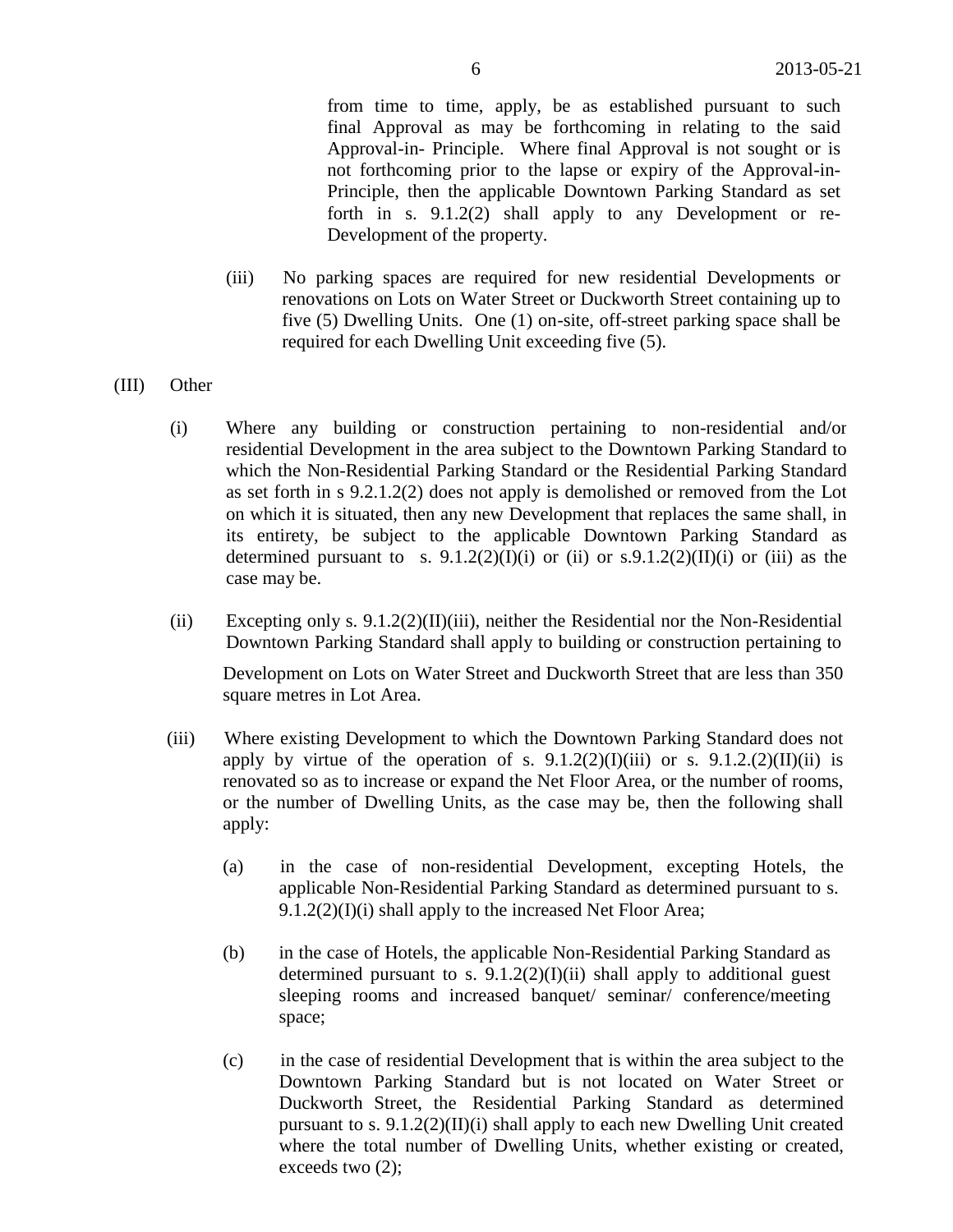- (d) in the case of residential Development that is within the area subject to the Downtown Parking Standard and is located on Water Street or Duckworth Street, the Residential Parking Standard as determined pursuant to s.  $9.1.2(2)(II)(i)$  shall apply to each new Dwelling Unit created where the total number of Dwelling Units, either existing or created, exceeds five (5).
- (IV) Discretion
	- (i) Notwithstanding anything else contained in s. 9.1.2(2) or s. 9.2.1(3), Council may:
		- (a) where it determines that provision of the required on-site, off-street parking is not appropriate for a particular development, site, or property for reasons relating to safety, vehicular traffic, pedestrian traffic, access, servicing, other site infrastructure and/or development related issues, or archaeological/heritage issues; or
		- (b) where requested by the Applicant, permit the following:
			- (1) provision of a cash-in-lieu payment in satisfaction of part or all of the on-site, off-street parking space requirement pursuant to the Applicable Downtown Parking Standard in an amount as established, from time to time, by resolution of Council;
			- (2) provision of permanent or long-term off-site, off-street parking in satisfaction of part or all of the on-site, off-street parking space requirement pursuant to the applicable Downtown Parking Standard at a location and on terms acceptable to Council; or
			- (3) provision of any combination, as may be acceptable to Council, of a cash-in-lieu payment, acceptable off-site, off-street parking, and/or on-site, off-street parking in satisfaction of the on-site, offstreet parking requirement pursuant to the applicable Downtown Parking Standard.
	- (ii) Monies from cash-in-lieu payments to the City pursuant to  $s.2.1.2(2)(IV)(i)$ shall be:
		- (a) used to fund the creation of new or additional public parking spaces; and/or
		- (b) applied against costs incurred by the City in maintaining and/or retaining existing public parking spaces; and/or
		- (c) used to fund initiatives that will, in the opinion of Council, reduce demand for public parking spaces;

in the area which is subject to the Downtown Parking Standard.

(iii) The amount of cash-in-lieu payment as established by Council from time to time shall be based on the estimated cost, as determined by the Director of Engineering,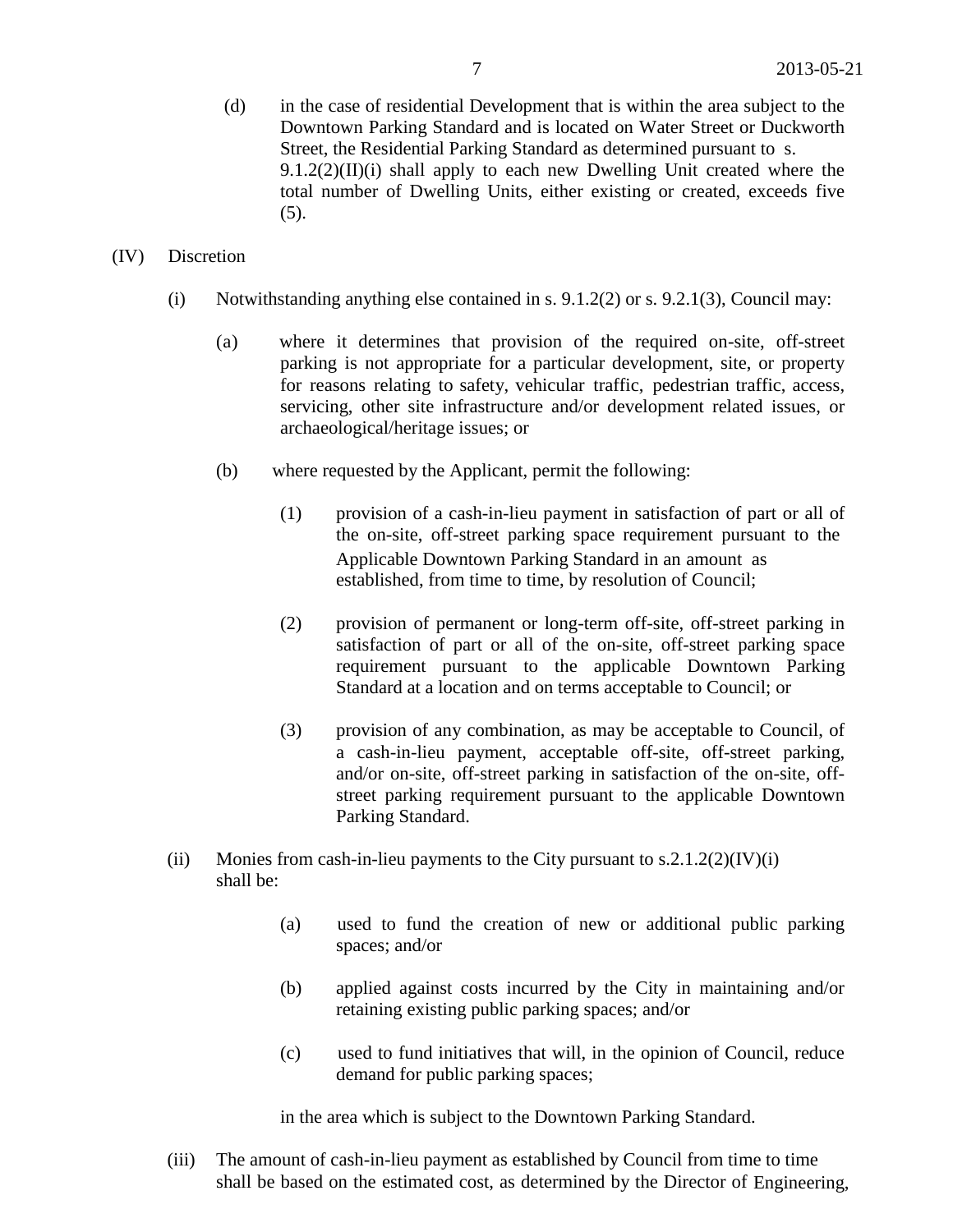of constructing indoor parking in the area which is subject to the Downtown Parking Standard.

- (V) Damage/Destruction of Development
	- (i) Where any building or construction pertaining to non-residential, Hotel, or residential Development that is not subject to the applicable Downtown Parking Standard by operation of s.  $9.1.2(2)(I)(iii)$  or s.  $9.1.2(2)(II)(ii)$  is destroyed or damaged or deteriorated so as to render the same uninhabitable or unfit for use, and where within three (3) years of the date of said destruction, damage or deterioration:
		- (1) the building or construction pertaining to the Development is removed; and
		- (2) a permit is issued by Council approving a new or replacement Development to be constructed at the site of the original Development;

then the applicable Downtown Parking Standard as required by ss. 9.1.2(2)(I)(i), or (ii), or ss.  $9.1.2(2)(II)(i)$  or (iii) shall apply only to any increase in the Net Floor Area, or the number of rooms and/or the increase in banquet/seminar/ conference/meeting space, or the number of Dwelling Units, as the case may be, beyond that which existed in the building or construction pertaining to the original Development. The parking standard applicable to the remainder of the Development shall be equivalent to the on-site, off-street parking that was available prior to the building or construction on the Lot becoming uninhabitable or unfit for use.

- (ii) If the building or construction pertaining to the original Development is not removed and/or a permit approving a new or replacement Development is not issued within the said three (3) year period, then the applicable Downtown Parking Standard as provided for in s. 9.1.2(2) (I)(i) or (ii) or s. 9.1.2(2)(II)(i) shall apply to the whole of any Development either existing or new, on the Lot.
- (iii) Subsection  $9.1.2(2)(V)(i)$  is not applicable where the Lot, for purposes of Development or re-Development, is assembled with other lands to form a larger Lot. In such circumstances, the applicable Downtown Parking Standard as required by ss.  $9.1.2(2)(I)(i)$  or (ii), or ss.  $9.1.2(2)(II)(i)$  or (iii) shall apply to the whole Development or re-Development.
- (VI) Unapproved Parking Reduction
	- (i) If, at any time, the on-site and/or acceptable off-site, off-street parking for a particular Development is reduced below the level as stipulated, provided for, or otherwise approved pursuant to s.9.1.2(2), then any said reduction shall be immediately and fully redressed by the owner and/or the occupant of the Development and/or the Lot on which the Development exists.
- 6. Repeal Section 9.1.2(3) "Downtown Residential Parking".
- 7. Repeal Section 9.2.1(3) and replace it with the following new Section: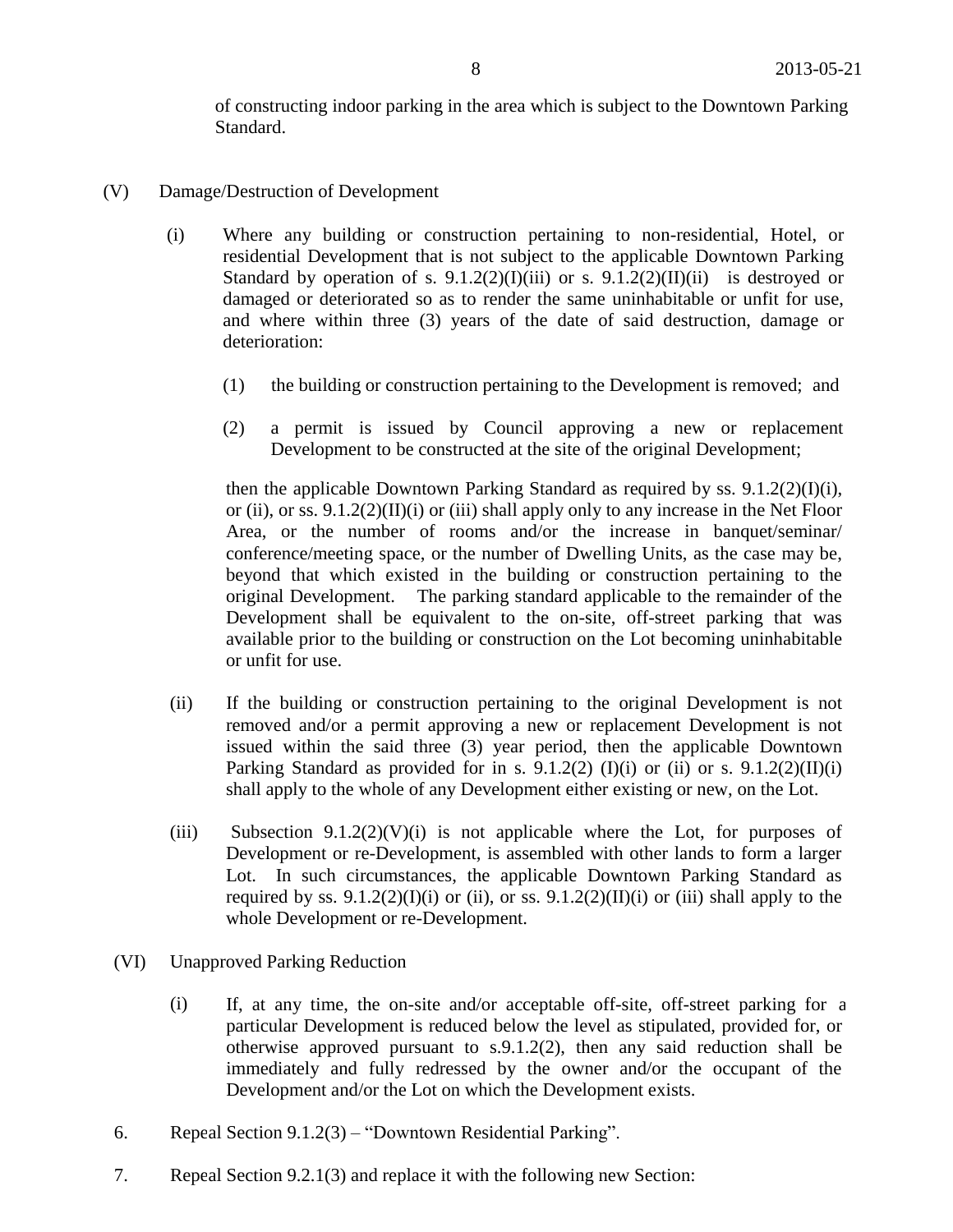- "9.2.1(3) A Parking Area shall be situated on the Lot on which the Use or Development it is accessory to is located except as otherwise provided in s. 9.2.1(4) or s. 9.1.2(2)(IV)."
- 8. Repeal Section 9.2.1(4) and replace it with the following new Section:
	- "(4) The Director of Planning or designate may except a Development, except an Infill Housing Development or a Development which is subject to the Downtown Parking Standard, from the requirements of Subsection 9.2.1(3) provided:
		- (a) the Lot accommodating the Parking Area shall be located not more than 200 metres from the Lot on which the Use requiring the off-street parking is located; and
		- (b) the Lot accommodating the Parking Area shall be used only for off-street parking for the Use to which it is accessory as long as the Use remains in operation or requires the Parking Area."
- 9. Add a new section to Section 9, to read as follows:
	- "9.4 Access/egress points from a Public Street to a Parking Area or a private driveway are subject to the approval of the Director of Engineering or designate."

**BE IT FURTHER RESOLVED** that the City of St. John's requests the Minister of Municipal Affairs to register the proposed amendment in accordance with the requirements of the Urban and Rural Planning Act, 2000.

**IN WITNESS THEREOF** the Seal of the City of St. John's has been hereunto affixed and this Resolution has been signed by the Mayor and the City Clerk on behalf of Council this  $21<sup>st</sup>$  day of May, 2013.

**City Clerk**

**Provincial Registration**

**Mayor** I hereby certify that this Amendment has been prepared in accordance with the Urban and Rural Planning Act, 2000.

**MCIP** 

**The motion being put was unanimously carried.**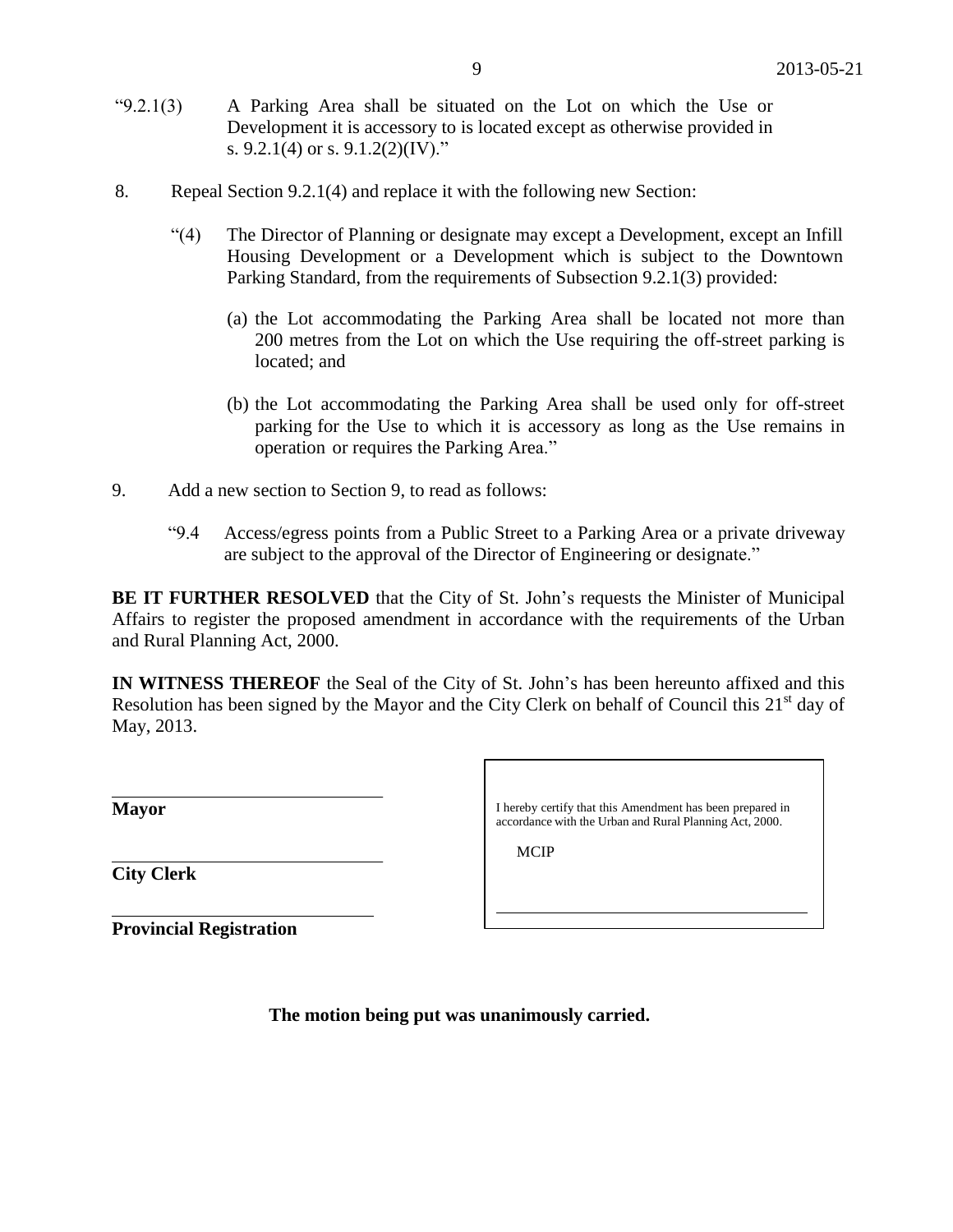### **Business Arising**

Under business arising, Councillor O'Leary referenced Councillor Breen's request concerning animal control services on the weekends. Councillor O'Leary provided the following staff response " Due to existing staffing levels the City does not provide animal control services on the weekends. We provide basic shelter operation and call outs for medical emergencies only. Service level increase requests have been submitted on a yearly basis to improve the level of service to the public, however, were not approved as part of the budget decision making process, and animal control services during this period but have been repeatedly denied."

Councillor Breen clarified that his request is that the Animal Control Committee review their policies in place about the adequate coverage for animal control services on the weekends. Councillor O'Leary noted that the matter will be placed on the Committee's agenda.

### **Development Committee Report of May 14, 2013**

Council considered the following Development Committee Report of May 14, 2013:

The following matters were considered by the Development Committee at its meeting held on May 14, 2013. A staff report is attached for Council's information.

### **1. Proposed Condominium Building 49-53 Harvey Road (Ward 2) Commercial Central Mixed (CCM Zone)**

The Committee recommends that Council grant a one (1) year extension on the Approval-in-Principle for the development, subject to the following conditions:

- a) Compliance with the requirements of the Department of Planning and Engineering, including conformance with the City's Commercial Development Policy.
- b) Compliance with the requirements of Heritage Area 3 and recommendations of the Heritage Advisory Committee. On August 25, 2011, Council approved the recommendation of the following Heritage Advisory Committee conditions:
- c)
- i. The glass used for windows is one uniform color for the entire building; and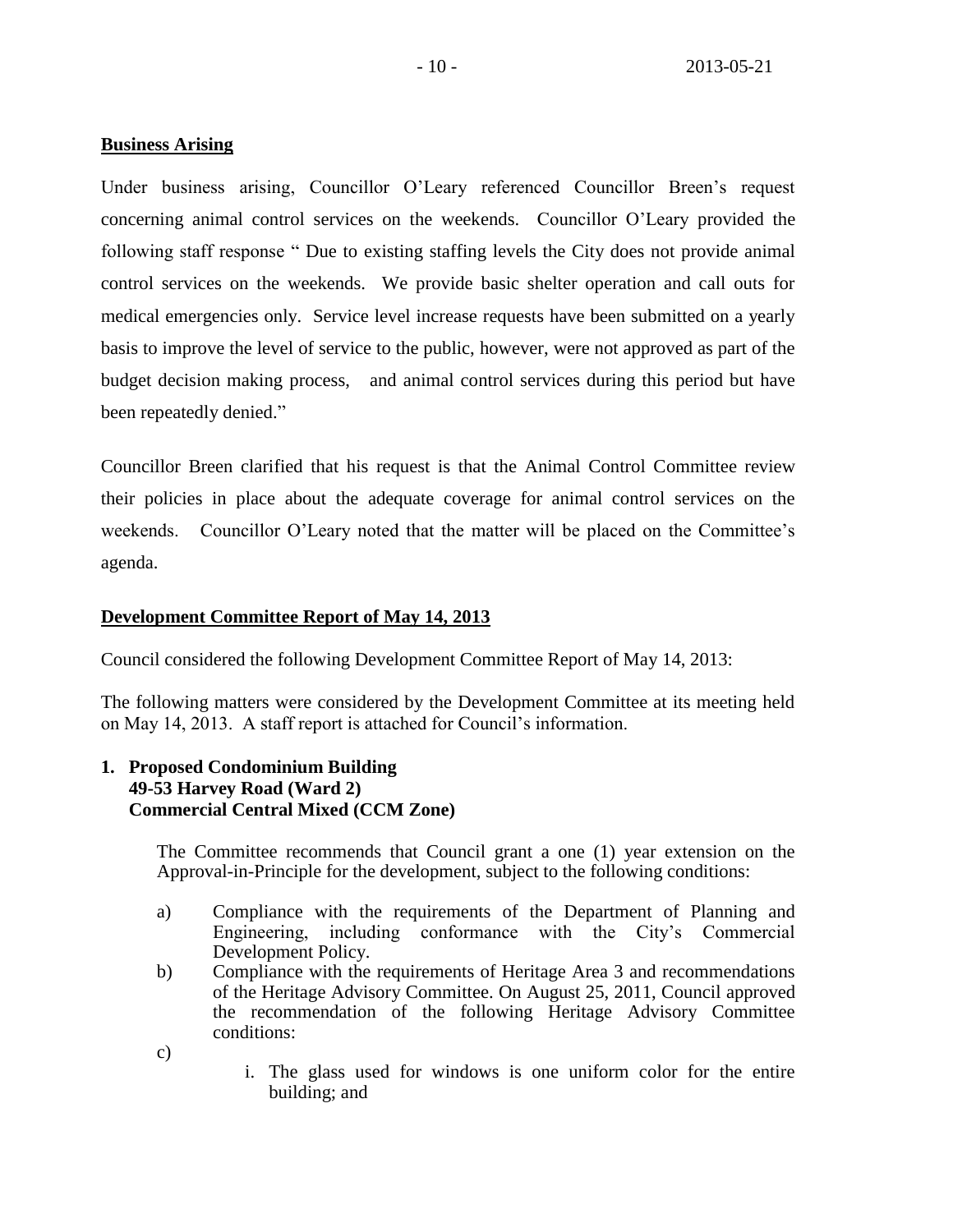- ii. The applicant submit more detailed information on the proposed façade for the Long's Hill elevation for the committee's review and consideration.
- d) The required Building Permits must be obtained from the City, prior to the commencement of any development.

### 2. **Proposed Extension to Mobile Home Civic No. 106 Hussey Drive Commercial Industrial (CI) Zone Ward 1**

The Development Committee recommends that Council approve the extension at 106 Hussey Drive pursuant to Section 7.12.1 of the St. John's Development Regulations subject to the proponent satisfying the requirements of the Department of Planning and Development.

Robert F. Smart City Manager Chair – Development Committee

### **SJMC2013-05-21/220R**

**It was moved by Councillor Hann; seconded by Councillor Galgay: That the Committee's recommendations be approved.** 

### **The motion being put was unanimously carried.**

#### **Development Permits**

Council considered as information the following Weekly Development Permits for the period May 10 to 16, 2013.

| Code       | Applicant | Application                                         | Location                                               | Ward | <b>Development</b><br><b>Officer's Decision</b> | Date           |
|------------|-----------|-----------------------------------------------------|--------------------------------------------------------|------|-------------------------------------------------|----------------|
| COM        |           | Office<br>Home<br>-<br>General Contractor           | 14 Howlett Avenue                                      | Д    | Approved                                        | $13 - 05 - 10$ |
| <b>RES</b> |           | <b>Building Lot for Single</b><br>Detached Dwelling | Fleming's<br>Lot 3<br>$\overline{\phantom{0}}$<br>Road |      | Approved                                        | $13 - 05 - 10$ |

#### **DEVELOPMENT PERMITS LIST DEPARTMENT OF PLANNING FOR THE PERIOD OF May 10, 2013 TO May 16, 2013**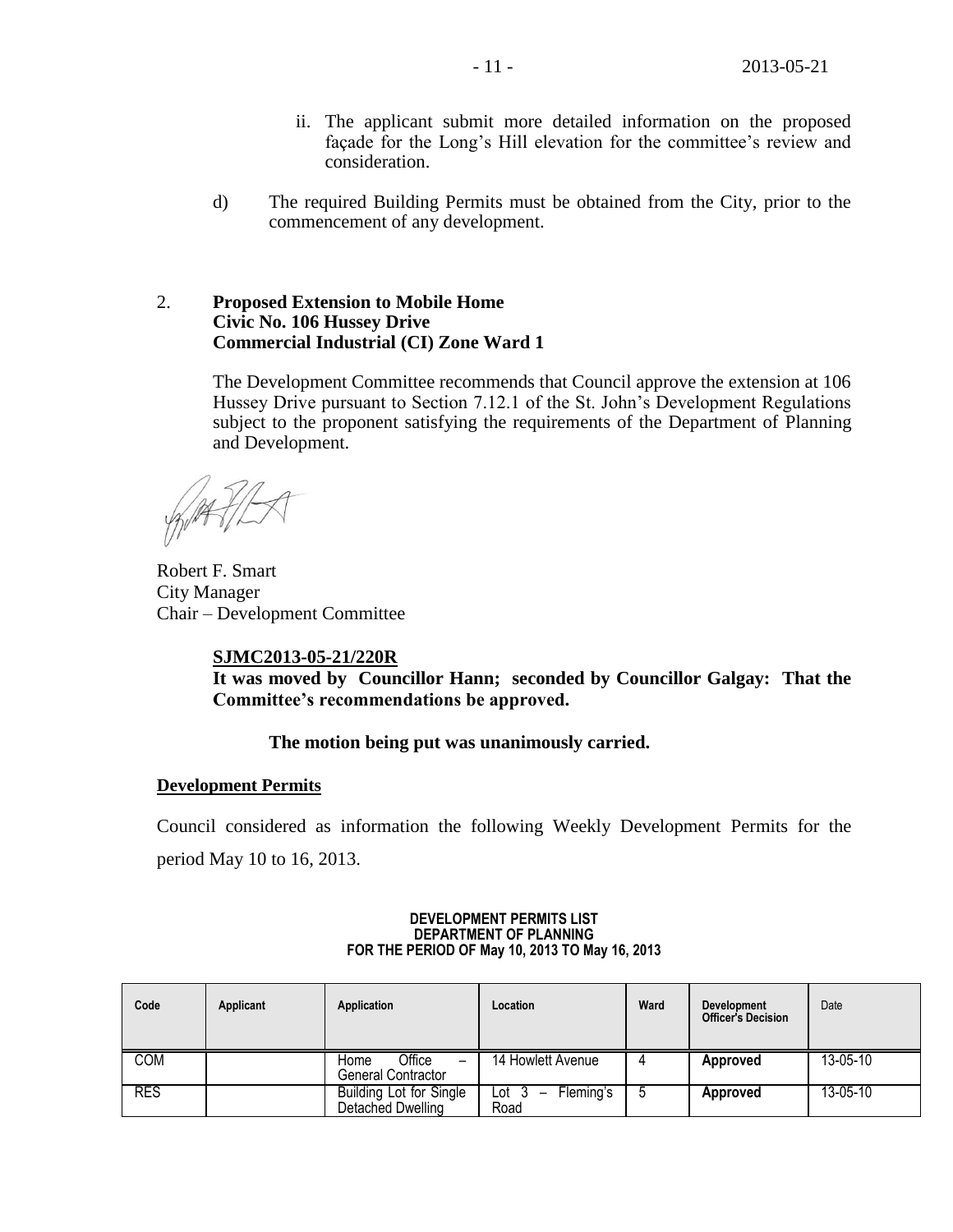| AG         |              | Proposed Building Lot                             | 50 Ruby Line         | 5 | <b>Rejected</b><br>by<br>Dept<br>οf<br>Agriculture | 13-05-10 |
|------------|--------------|---------------------------------------------------|----------------------|---|----------------------------------------------------|----------|
| <b>RES</b> |              | Building Lot for Single<br>Detached Dwelling      | 612 Main Road        | 5 | <b>Approved</b>                                    | 13-05-10 |
| <b>COM</b> | Tim Horton's | Drive Thru Alterations<br>and Site Work           | 139 Torbay Road      |   | Approved                                           | 13-05-10 |
| <b>RES</b> |              | Rebuild of Townhouse<br><b>Dwelling</b>           | 37 Bannerman Street  | 2 | Approved                                           | 13-05-16 |
| <b>COM</b> |              | Home Child<br>Family<br>Care                      | 63 Stirling Crescent |   | Approved                                           | 13-05-16 |
| <b>COM</b> |              | Home Office - Dental<br><b>Hygienist Referral</b> | 10 Keith Drive       | 5 | Approved                                           | 13-05-16 |
|            |              |                                                   |                      |   |                                                    |          |
|            |              |                                                   |                      |   |                                                    |          |

**\* Code Classification: RES - Residential INST - Institutional COM - Commercial IND - Industrial AG - Agriculture OT - Other**

**Gerard Doran Development Officer Department of Planning**

**\*\* This list is issued for information purposes only. Applicants have been advised in writing of the Development Officer's decision and of their right to appeal any decision to the St. John's Local Board of Appeal.**

### **Building Permits List**

### **SJMC2013-05-21/221R**

**It was decided on motion of Councillor Hanlon; seconded by Councillor O'Leary: That the recommendation of the Deputy City Manager of Planning, Development & Engineering be approved with respect to the following building permits:**

> **Building Permits List Council's May 21, 2013 Regular Meeting**

 Permits Issued: 2013/05/09 To 2013/05/15 **Class: Commercial** 15 Lemarchant Rd Sw Eating Establishment 45 Bonaventure Ave Sn Blace Of Amusement 468 Topsail Rd Sn Service Shop 141 Torbay Rd, Multicare Sn Retail Store<br>30 White Rose Dr Sn Retail Store 30 White Rose Dr Sn Retail Store 384 Duckworth St Cr Retail Store 130 Ladysmith Dr Nc Communications Use

65 Teakwood Dr Nc Communications Use 195 Cbs Bypass Rd Nc Accessory Building 496 Topsail Rd Lawton's Rn Pharmacy

20 William St Rn Townhousing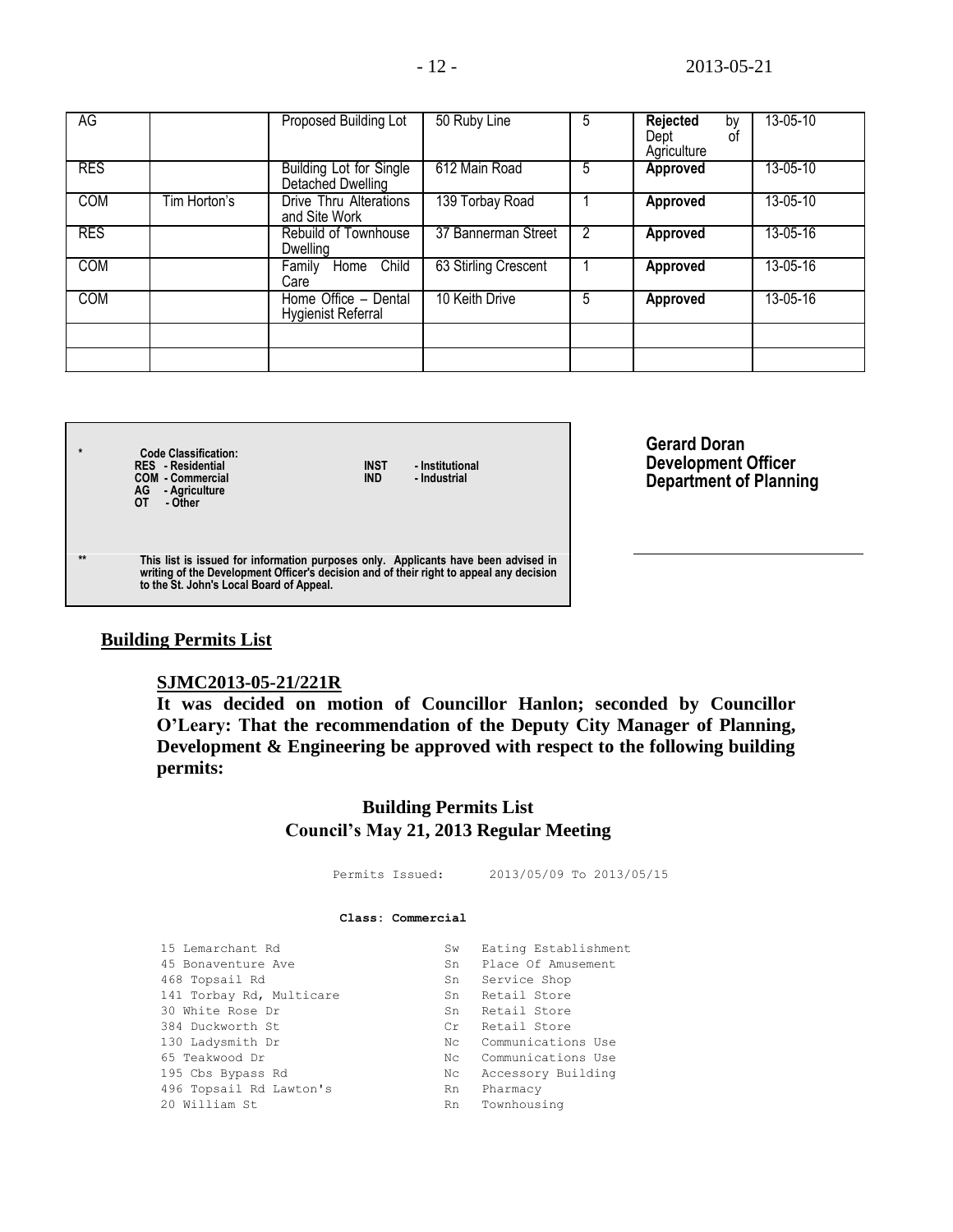| 50 White Rose Dr            | Rn | Retail Store    |
|-----------------------------|----|-----------------|
| 35 Major's Path             |    | Nc Office       |
| 30 White Rose Dr, Dollarama |    | Rn Retail Store |

This Week \$ 584,818.00

#### **Class: Industrial**

This Week \$ .00

**Class: Government/Institutional**

98 Elizabeth Ave Rn Church

This Week \$ 4,000.00

#### **Class: Residential**

| 32 Balnafad Pl              | Nс             | Swimming Pool            |
|-----------------------------|----------------|--------------------------|
| 51 Spruce Grove Ave         | Nc             | Fence                    |
| 197 Brookfield Rd           | Nc.            | Fence                    |
| 77 Cape Pine St             | Nc             | Fence                    |
| 79 Cape Pine St             | Nc             | Fence                    |
| 77 Castle Bridge Dr         | Nc             | Accessory Building       |
| 111 Castle Bridge Dr        | Nc             | Accessory Building       |
| 111 Castle Bridge Dr        | Nc             | Fence                    |
| 44 Cedar Brae Cres          | N <sub>C</sub> | Patio Deck               |
| 18 Connemara Pl             | N <sub>C</sub> | Accessory Building       |
| 2 Country Grove Pl          | N <sub>C</sub> | Accessory Building       |
| 3 Country Grove Pl          | Nc             | Accessory Building       |
| 49 Country Grove Pl, Lot 73 | Nc.            | Single Detached Dwelling |
| 32 Dauntless St             | Nc.            | Fence                    |
| 402 Empire Ave              | Nc.            | Patio Deck               |
| 6 Fallowtree Pl             | Nc.            | Fence                    |
| 21b Forde Dr                | $N_{\rm C}$    | Fence                    |
| 119 Forest Rd               | N <sub>C</sub> | Patio Deck               |
| 10 Galashiels Pl            | Nc             | Fence                    |
| Gillies Road, Lot # 2       | Nc             | Single Detached Dwelling |
| 34 Glenlonan St             | Nc             | Accessory Building       |
| 204 Green Acre Dr           | N <sub>C</sub> | Fence                    |
| 80 Guzzwell Dr              | Nc             | Fence                    |
| 71 Hopedale Cres            | Nc             | Fence                    |
| 18 Iceland Pl               | Nc             | Patio Deck               |
| 4 Jennmar Cres              | Nc             | Accessory Building       |
| 57 Jennmar Cres             | Nc             | Accessory Building       |
| 57 Jennmar Cres             | Nc.            | Fence                    |
| 1 Keane Pl                  | Nc             | Patio Deck               |
| 9 Kensington Dr             | Nc             | Accessory Building       |
| 191 Ladysmith Dr., Lot 611  | Nc             | Single Detached Dwelling |
| 9 Leonard Pl                | Nc.            | Accessory Building       |
| 11 Mccrae St                | Nc.            | Fence                    |
| 1 Macgregor St              | Nc             | Accessory Building       |
| 847 Main Rd                 | Nc.            | Single Detached Dwelling |
| 14 Marshall Pl              | Nc.            | Accessory Building       |
| 113 Mayor Ave               | Nc             | Fence                    |
| 18 Navajo Pl                | Nc             | Accessory Building       |
| 8 Nerissa Pl                | N <sub>C</sub> | Patio Deck               |
| 338 Newfoundland Dr         | Nc             | Accessory Building       |
| 4 Neville Pl                | Nc             | Accessory Building       |
| 34 Shortall St              | Nc             | Accessory Building       |
| 12 Stanford Pl Lot 25       | Nc             | Single Detached Dwelling |
|                             |                |                          |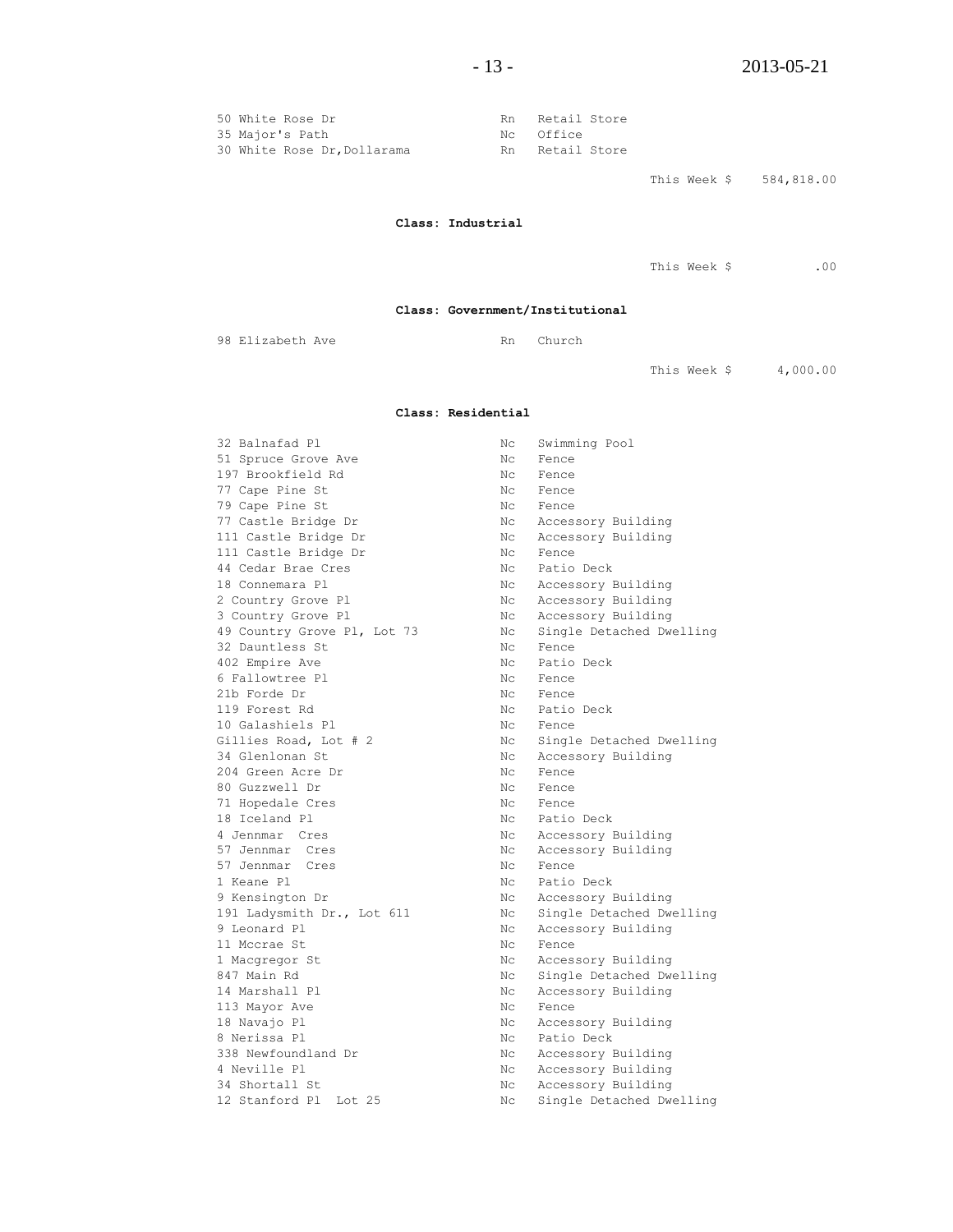| 14 Stanford Pl Lot 27     | Nc. | Single Detached Dwelling |
|---------------------------|-----|--------------------------|
| 173 Topsail Rd            | Nc. | Patio Deck               |
| 48 Tunis Crt              | Nc. | Fence                    |
| 34 Valleyview Rd          | Nc  | Patio Deck               |
| 32 Spruce Grove Ave       | Cr  | Subsidiary Apartment     |
| 8 Gisborne Pl             | Ex. | Patio Deck               |
| 22 Roche St               | Ex. | Single Detached Dwelling |
| 9 Boncloddy St            | Rn  | Single Detached Dwelling |
| 181 Cheeseman Dr, Lot 173 | Rn  | Single Detached Dwelling |
| 68 Cherokee Dr            | Rn. | Single Detached Dwelling |
| 23 Shaw St                | Rn  | Single Detached Dwelling |
| 23 Shaw St                | Rn. | Single Detached Dwelling |
| 77 Springdale St          | Rn. | Single Detached Dwelling |
| 33 Warren Pl              | Rn  | Single Detached Dwelling |
| 24 Ferryland St E         | Sw  | Single Detached Dwelling |
|                           |     |                          |

This Week \$ 2,036,206.00

#### **Class: Demolition**

| 63 Aldershot St | Dm. | Accessory Building       |
|-----------------|-----|--------------------------|
| 25 Cook St      | Dm  | Single Detached Dwelling |
|                 |     |                          |

This Week \$ 5,000.00

This Week's Total: \$ 2,630,024.00

Repair Permits Issued: 2013/05/09 To 2013/05/15 \$ 141,000.00

#### Legend

| Co Change Of Occupancy  |
|-------------------------|
| Cr Chng Of Occ/Renovtns |

- 
- 
- 
- 

 $\Gamma$ 

- Sw Site Work Dm Demolition
- Ti Tenant Improvements

- Sn Sign Ms Mobile Sign
- Ex Extension Cc Chimney Construction
- Nc New Construction Cd Chimney Demolition
- Oc Occupant Change Manuel Dv Development File
- Rn Renovations **William Warehouse** Wis Woodstove
	-
	-

| YEAR TO DATE COMPARISONS |                  |                 |                      |  |  |  |  |  |
|--------------------------|------------------|-----------------|----------------------|--|--|--|--|--|
| May 21, 2013             |                  |                 |                      |  |  |  |  |  |
|                          |                  |                 |                      |  |  |  |  |  |
| TYPE                     | 2012             | 2013            | $%$ VARIANCE $(+/-)$ |  |  |  |  |  |
| Commercial               | \$118,600,000.00 | \$43,200,500.00 | $-64$                |  |  |  |  |  |
| Industrial               | \$3,600,100.00   | \$28,000.00     | $-99$                |  |  |  |  |  |
| Government/Institutional | \$11,500,700.00  | \$7,200,600.00  | $-37$                |  |  |  |  |  |
| Residential              | \$61,100,400.00  | \$50,300,000.00 | $-18$                |  |  |  |  |  |
| Repairs                  | \$1,400,600.00   | \$1,200,200.00  | $-14$                |  |  |  |  |  |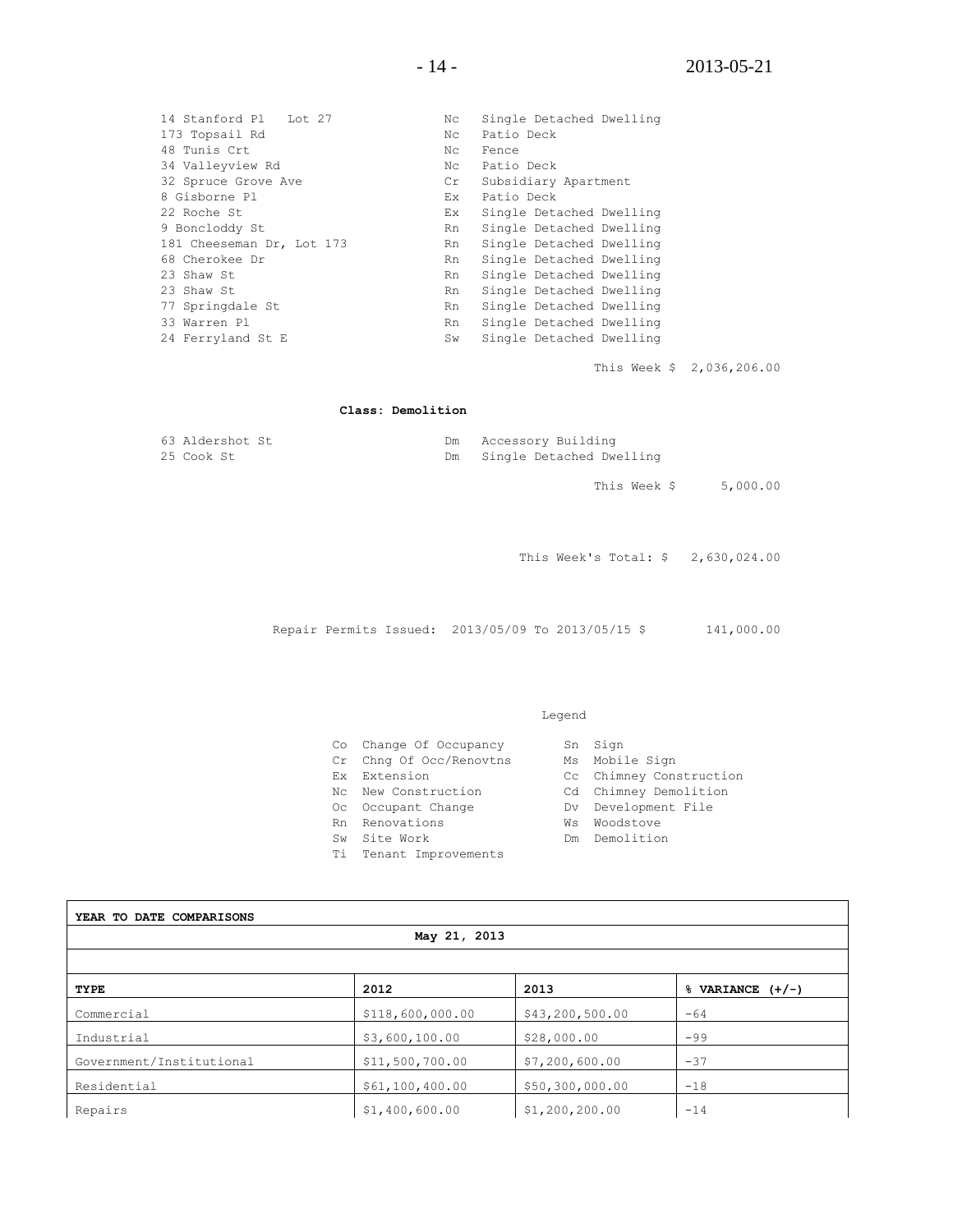| Housing<br>Dwellings) | Units | (1 | & | $\angle$ | Family | 011<br>444       | 132              |       |
|-----------------------|-------|----|---|----------|--------|------------------|------------------|-------|
| <b>TOTAL</b>          |       |    |   |          |        | \$196,201,800.00 | \$101,929,300.00 | $-48$ |

Respectfully Submitted,

David Blackmore, R.P.A. Deputy City Manager – Planning, Development & Engineering

### **Payrolls and Accounts**

### **SJMC2013-05-21/222R**

**It was decided on motion of Councillor Hanlon; seconded by Councillor O'Leary: That the following Payrolls and Accounts for the week ending May 16, 2013 be approved:**

> **Weekly Payment Vouchers For The Week Ending May 16, 2013**

**Payroll**

| Public Works            | \$390,506.66    |
|-------------------------|-----------------|
| <b>Bi-Weekly Casual</b> | \$<br>19,128.66 |
| <b>Accounts Payable</b> | \$2,359,901.20  |
|                         |                 |

 **Total: \$ 2,769,536.52**

### **Tenders**

a. Tender – Inspection Maintenance and Service of HVAC

### **SJMC2013-05-21/223R**

**It was moved by Councillor Hanlon; seconded by Councillor O'Leary: That the recommendations of the Deputy City Manager, Corporate Services be approved and the tender awarded as follows:**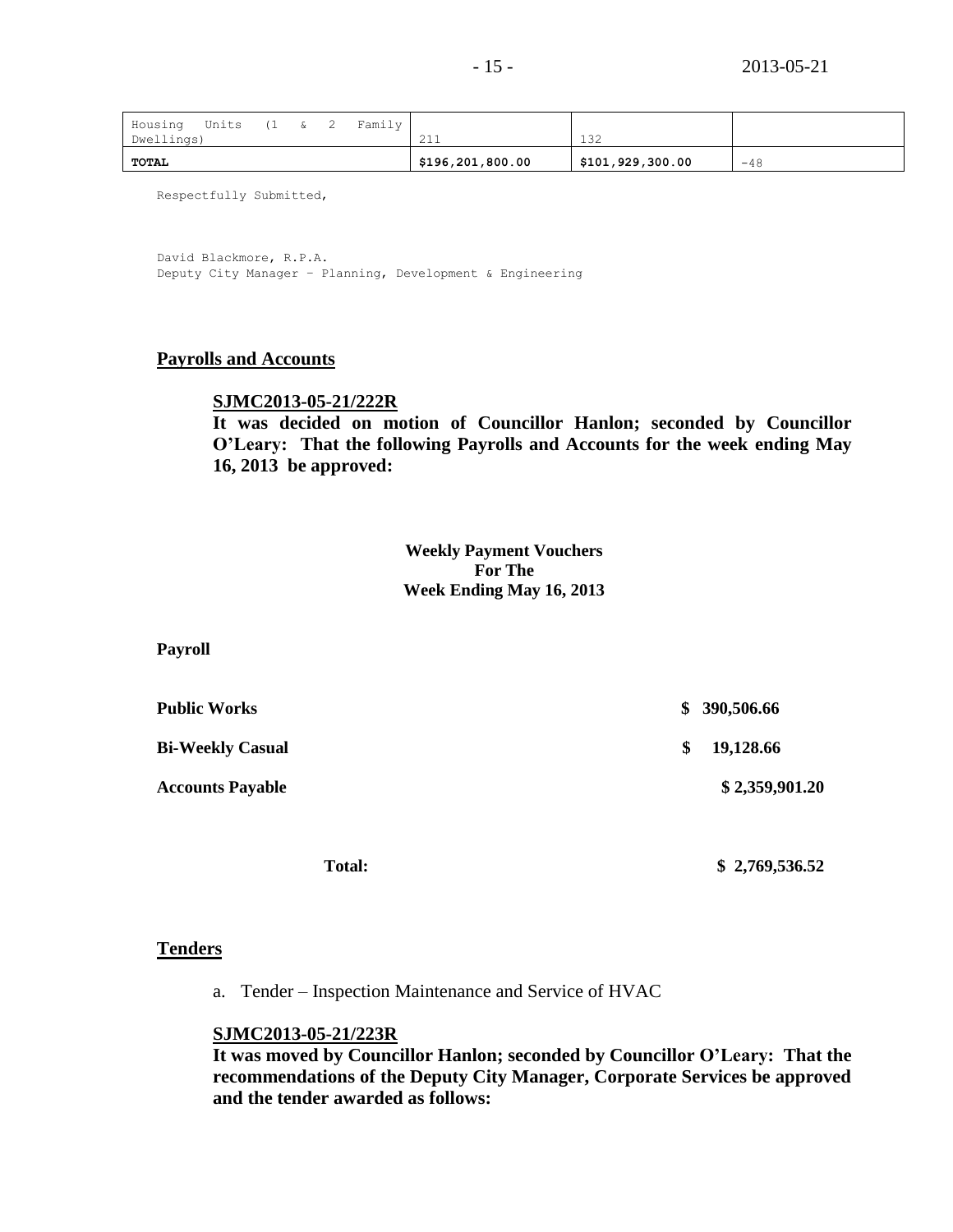### **a. Atlantica Mechanical @ \$95,916.66, taxes extra**

### **The motion being put was unanimously carried.**

### **Neighbourhood Park – Messenger Drive, Kenmount Terrace Area**

Council considered a memorandum dated May 15, 2013 from City Manager regarding the above noted.

### **SJMC2013-05-21/224R**

**It was moved by Councillor Hanlon; seconded by Councillor Galgay: That approval be granted to acquire approximately 8.4 acres of land, as per negotiations with Bristol Development, to be used as a Neighbourhood Park, Messenger Drive, Kenmount Terrace, subject to the following main conditions; with the Agreement of Purchase and Sale to be brought to a Regular Meeting of Council for approval to execute:**

- **1. The owner will convey to the City of St. John's 8.4 acres of land for the price of Eight Hundred Thousand Dollars (\$800,000.00)**
- **2. The City will pay half of the cost of extending Messenger Drive. The estimated cost is One Million Five Hundred and Forty Two Thousand Dollars (\$1,542.000.00), therefore, the City's contribution is to be Seven Hundred and Seventy One Thousand Dollars (\$771,000.00) which is to be paid in trust pending satisfactory completion of the road by the developer.**
- **3. The owner will agree to convey 24 acres of adjacent wetlands to the City for One Dollar (\$1.00), once its debt to the RCEC has been retired and the mortgage released. This is anticipated to occur within the next 2-3 years.**

## **An independent appraisal indicates that the value of the 8.4 acres is \$1.9 million dollars plus half the cost of the construction of the road, therefore this is a good deal for the City.**

All members of Council supported the proposed development of land near Kelsey Drive and Kenmount Terrace into a park and acknowledged the fact that the owner will agree to convey 24 acres of adjacent wetlands to the City. Deputy Mayor Duff asked that the Environmental Advisory Committee be kept apprised in this regard and that all pertinent information be made available to the Committee.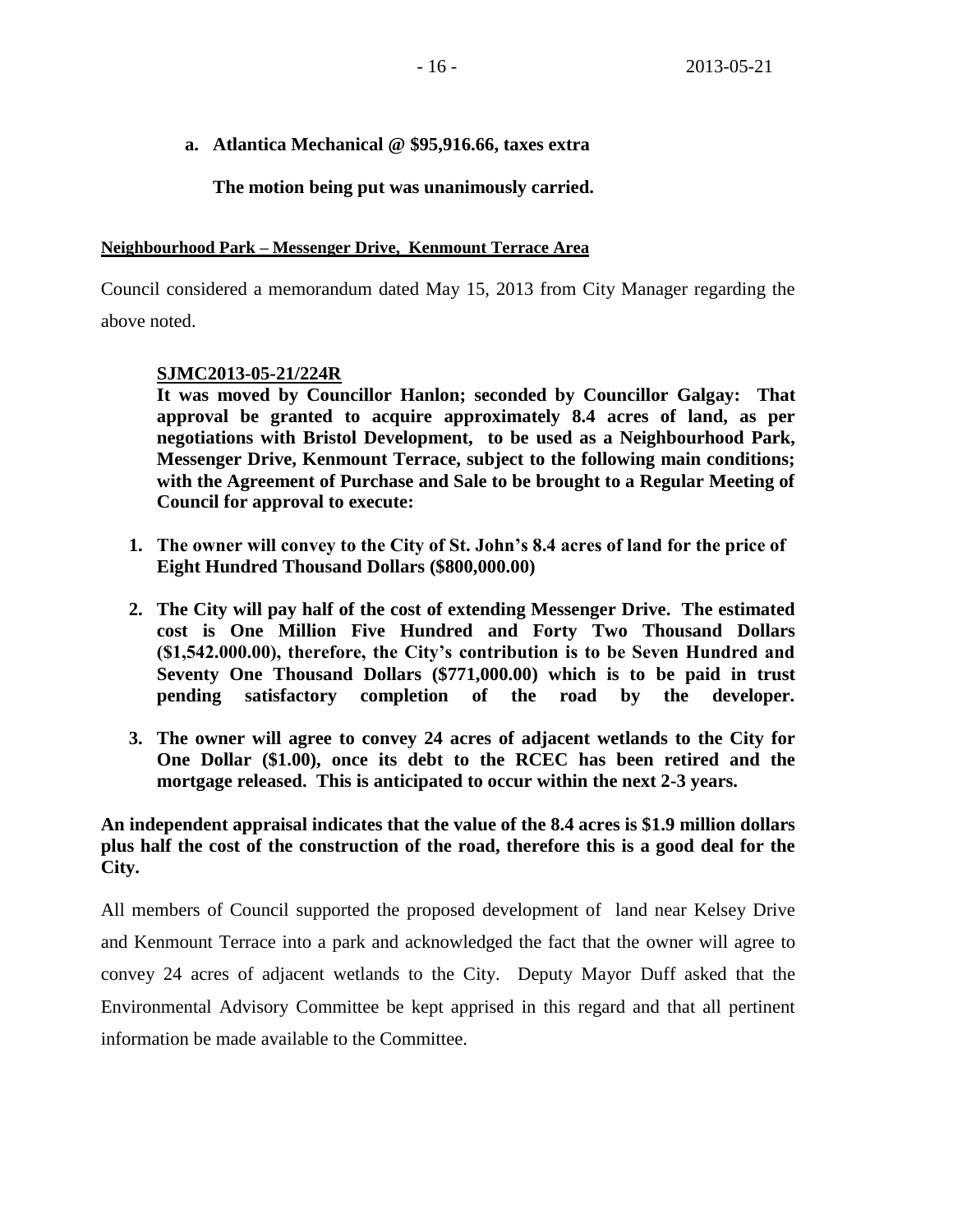In response to the Deputy Mayor's question on the time lines for development of a concept plan, the City Manager advised that discussions towards a concept plan are underway, with the first step being consultation with the City's Department of Recreation. He further noted that it is anticipated that request for proposals for development of the concept plan will take place during the summer period.

### **Following discussion, the motion being put was unanimously carried.**

### **Councillor Collins**

Councillor Collins asked that St. John Bosco Elementary School be placed on the priority list for sidewalk installation.

### **Councilor Tilley**

Councilor Tilley informed residents of Birmingham Street that the RNC have been notified of the problems with speeding and that speed limit signs will be installed.

### **Councillor Galgay**

Councillor Galgay advised of the public hearing to be held on May 22, 2013 on the application by Republic Properties regarding the redevelopment of Civic #83 and #90 Duckworth Street.

#### **Councillor Breen**

Councillor Breen advised residents of the open house scheduled for June  $5<sup>th</sup>$ , 2013 on the Wedgewood Park Recreation Centre.

Councillor Breen advised that staff are in the process of reviewing the feedback presented by the residents at the open house held on the Carrick Drive Traffic Calming Study. He noted that recommendations on how to proceed will be brought forward within the next few weeks.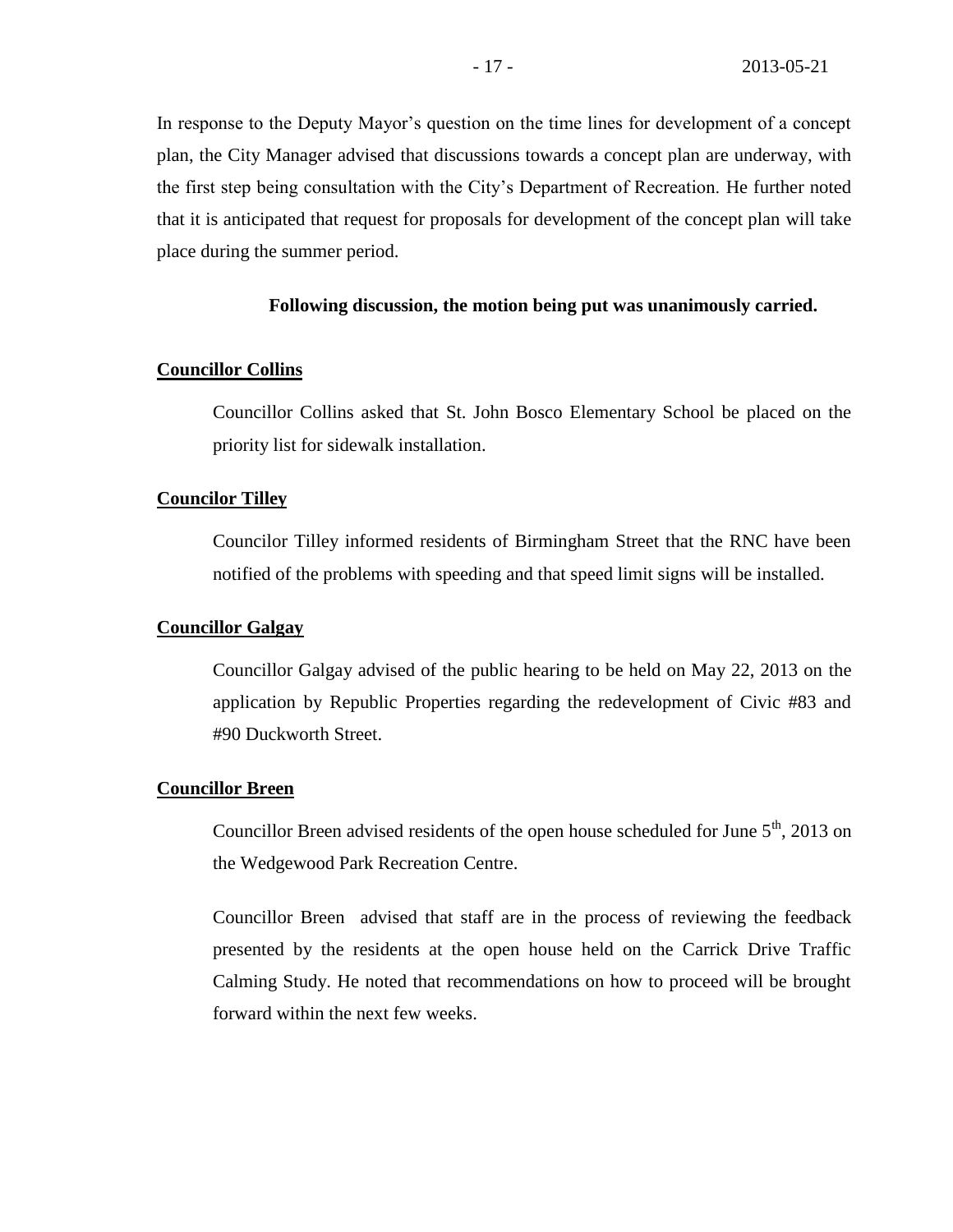### **Councillor Colbert**

Councillor Colbert asked that His Worship the Mayor forward, on behalf of Council, letters of congratulations to employees of the St. John's Regional Fire Department, Mr. Peter Wall and Shawn Gillingham, recipients of the Master's Vehicle Repair award.

### **Councillor O'Leary**

Councillor O'Leary advised of the upcoming Arts Forum, Arts & The City 3, on May 24 and 25 at City Hall.

Councillor O'Leary asked for a status report on the Seniors Housing Forum held in November, 2012 by the Mayor's Advisory Committee on Affordable Housing in conjunction with community groups and seniors. It was noted that a report had been presented to Council through the Planning and Housing Committee. The Deputy City Manager, Planning, Development and Engineering agreed to provide a copy of the report to members of Council.

Councillor O'Leary asked the status of her request for a tax deferral program for seniors on low income. The City Manager advised that staff have looked at the City of Mount Pearl's provisions and do not see their option as viable for the seniors of St. John's given the thresholds created to be eligible. He noted that the direction from the Finance Committee was to bring the options forward for the next budget cycle.

In this regard, His Worship the Mayor asked that the City Clerk bring forward the City's current program for assisting seniors who find it challenging to meet the increasing assessments and taxation.